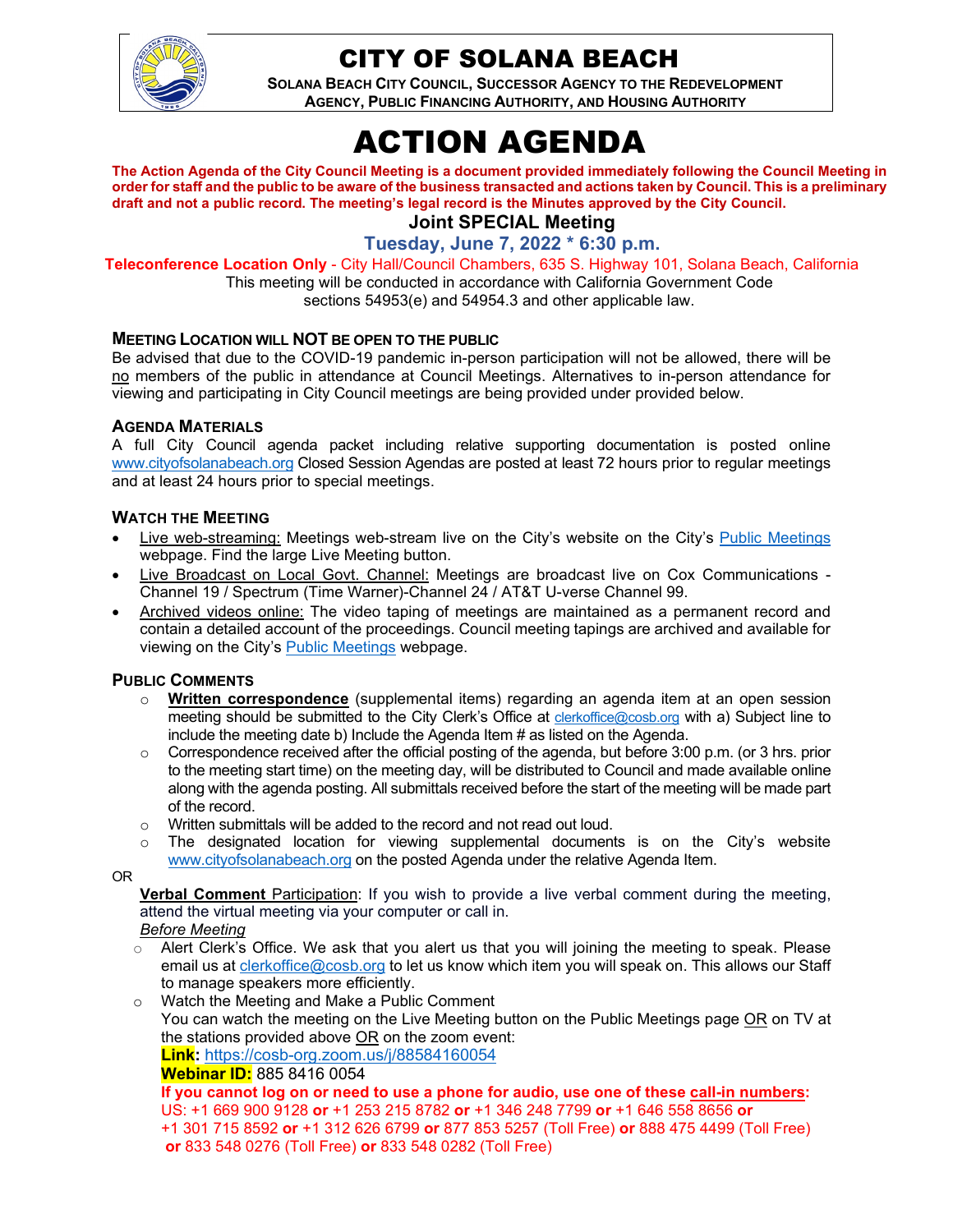- Join/Log-In to the meeting at least 15 minutes prior to the start time so that the City Clerk can verify that you are ready to speak before the meeting begins.
- Audio Accessibility: If your computer does not have a microphone or you have sound issues, you can call-in from a landline or cell phone and use it as your audio (phone # is provided once you log-in to Zoom, see above). If you call in for better audio, mute your computer's speakers to eliminate feedback so that you do not have two audios when you are speaking.

#### *During Meeting:*

- $\circ$  During each Agenda Item and Oral Communications, attendees will be asked if they would like to speak. Speakers are taken during each agenda item.
- o Speakers will be asked to raise their hand (zoom icon under participants can be clicked or on the phone you can dial \*9) if they would like to be called on to speak during each item. We will call on you by your log in name or the last 4 digits of your phone #. When called on by the meeting organizer, we will unmute so you may provide comments for the allotted time. Allotted speaker times are listed under eac[h Agenda](https://urldefense.proofpoint.com/v2/url?u=https-3A__www.ci.solana-2Dbeach.ca.us_index.asp-3FSEC-3DF0F1200D-2D21C6-2D4A88-2D8AE1-2D0BC07C1A81A7-26Type-3DB-5FBASIC&d=DwMFaQ&c=euGZstcaTDllvimEN8b7jXrwqOf-v5A_CdpgnVfiiMM&r=1XAsCUuqwK_tji2t0s1uIQ&m=C7WzXfOw2_nkEFMJClT55zZsF4tmIf_7KTn0o1WpYqI&s=3DcsWExM2_nx_xpvFtXslUjphiXd0MDCCF18y_Qy5yU&e=) section.
- o Choose Gallery View to see the presentations, when applicable.

#### **SPECIAL ASSISTANCE NEEDED** - AMERICAN DISABILITIES ACT TITLE 2

In compliance with the Americans with Disabilities Act of 1990, persons with a disability may request an agenda in appropriate alternative formats as required by Section 202. Any person with a disability who requires a modification or accommodation in order to participate in a meeting should direct such request to the City Clerk's office (858) 720-2400 [clerkoffice@cosb.org](mailto:EMAILGRP-CityClerksOfc@cosb.org) at least 72 hours prior to the meeting.

| <b>CITY COUNCILMEMBERS</b>                 |                                              |                                                   |                                       |
|--------------------------------------------|----------------------------------------------|---------------------------------------------------|---------------------------------------|
| Lesa Heebner, Mayor                        |                                              |                                                   |                                       |
| <b>Kelly Harless</b><br>Deputy Mayor       | David A. Zito<br>Councilmember<br>District 1 | <b>Jewel Edson</b><br>Councilmember<br>District 3 | <b>Kristi Becker</b><br>Councilmember |
| <b>Gregory Wade</b><br><b>City Manager</b> | Johanna Canlas<br><b>City Attorney</b>       |                                                   | Angela Ivey<br><b>City Clerk</b>      |

#### **SPEAKERS:**

See Public Participation on the first page of the Agenda for publication participation options.

#### **READING OF ORDINANCES AND RESOLUTIONS:**

Pursuant to [Solana Beach Municipal Code](https://www.codepublishing.com/CA/SolanaBeach/) Section 2.04.460, at the time of introduction or adoption of an ordinance or adoption of a resolution, the same shall not be read in full unless after the reading of the title, further reading is requested by a member of the Council. If any Councilmember so requests, the ordinance or resolution shall be read in full. In the absence of such a request, this section shall constitute a waiver by the council of such reading.

## **CALL TO ORDER AND ROLL CALL:**

## **FLAG SALUTE:**

## **APPROVAL OF AGENDA: COUNCIL ACTION: Approved 5/0**

## **ORAL COMMUNICATIONS:**

*Note to Public: Refer to Public Participation for information on how to submit public comment.* 

This portion of the agenda provides an opportunity for members of the public to address the City Council on items relating to City business and not appearing on today's agenda by joining the virtual meeting online to speak live, per the Public Participation instructions on the Agenda. Pursuant to the Brown Act, no action shall be taken by the City Council on public comment items. No written correspondence may be submitted in lieu of public speaking. Council may refer items